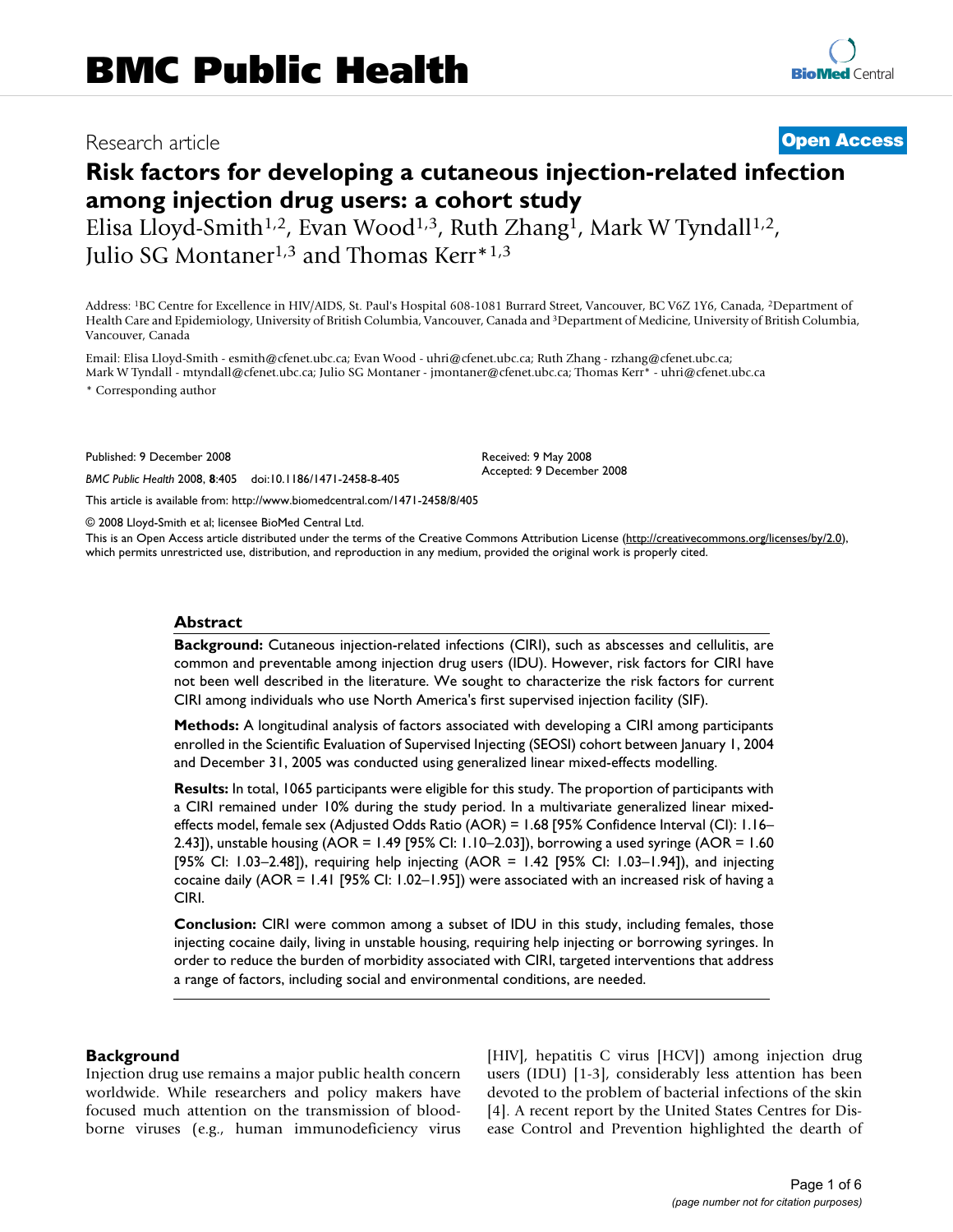research on cutaneous injection-related infections (CIRI) among IDU and cited reports of recent and dramatic increases in CIRI, including abscesses and cellulitis, among IDU in England [5]. In addition, CIRI are the primary reason that IDU seek treatment at an emergency department in some settings [6].

The prevalence of CIRI among IDU typically ranges from 10% to 30% [7,8]. The variability in prevalence estimates may be due to differences in measurement of the occurrence of CIRI (e.g., reporting current vs. ever having a CIRI), the definition of CIRI (e.g., injection-related vs. any drug-related) and the fact that there are currently no standard guidelines with regard to reporting of CIRI based on severity [4]. Other factors may be the exploration of different risk factors for developing CIRI across settings, for example differences in types of drugs used (e.g., black tar heroin in California, United States vs. white heroin in British Columbia, Canada), intensity of drug use, and availability and access to clean injection paraphernalia [9].

However, certain factors have been shown to be consistently associated with developing a CIRI in particular cities. For example: injecting under the skin (also known as "skin popping") in San Francisco and Glasgow [8,10,11]; frequent injection in Amsterdam and Vancouver [12,13]; and injection of heroin plus cocaine (i.e. "speedballs") in San Francisco and Amsterdam [8,13] have been associated with CIRI. However, most of these analyses were based on cross-sectional investigations few prospective studies exist. We conducted the present longitudinal study to characterize risk factors of developing a CIRI among IDU.

# **Methods**

*Data source: Scientific Evaluation of Supervised Injection* In September 2003, a comprehensive evaluation of Insite, North America's first supervised injection facility (SIF), was initiated. Users of the SIF, located in Vancouver's

Downtown Eastside (DTES) neighbourhood, were randomly invited to enroll in a prospective cohort study known as the Scientific Evaluation of Supervised Injection (SEOSI) and have since been interviewed semi-annually [14]. The methodological details have been described elsewhere [15]. Briefly, to be recruited into the SEOSI cohort, individuals had to have performed at least two injections at the SIF, been at least 19 years old and provided informed consent. Furthermore, the questionnaire is interviewer-administered and elicits a range of information, including information specific to socio-demographic characteristics, risk behaviours, and involvement in addiction treatment. This is followed by blood testing for HIV and HCV for those who previously tested negative and a nurse-administered questionnaire on health status. A database in the SIF tracks key events, including utilization and the types of drug being injected. The SEOSI cohort has received approval from the Providence Health Care/University of British Columbia Ethics Board.

To be eligible for this study, participants must have completed both the interviewer-administered and nurseadministered baseline questionnaires during the study period (January 1, 2004 to December 31, 2005.)

# *Outcome Measure and Explanatory Variables*

The primary outcome for this analysis (dependent variable) was a current CIRI reported to and visually confirmed (e.g., pain, redness, induration, and fluctuation) by the study nurse in response to the question "Do you presently have any sores or abscesses from where you have been injecting?". Explanatory variables examined in this analysis included: age (per year older); sex (female vs. male); unstable housing, defined as living in a single room occupancy hotel, shelter, recovery or transition house, jail, on the street, or having no fixed address as opposed to living in an apartment or house (yes vs. no); residence in the DTES (yes vs. no); sex trade involvement (yes vs. no); borrowing used syringes (yes vs. no); requiring help injecting (yes vs. no); using puddle water for injecting (yes vs. no); injecting cocaine daily (yes vs. no); injecting heroin daily (yes vs. no), injecting crack cocaine daily (yes vs. no); injecting crystal methamphetamine daily (yes vs. no); injecting "speedballs" daily (yes vs. no); the proportion of all injections at SIF (always vs. < always); HIV serostatus (positive vs. negative); and HCV serostatus (positive vs. negative). Variable definitions were consistent with previous work [16-19]. All variables referred to the six months prior to the interview, except for unstable housing and residence in the DTES, which referred to resident status at the more recent interview.

# *Statistical Analysis*

The proportion of SEOSI participants who reported having a CIRI was inspected graphically over time. Univariate and multivariate statistics, including generalized linear mixed-effects modeling, were used to examine factors associated with having a CIRI over time. Generalized linear mixed-effects modeling is a longitudinal technique that analyzes individual trajectories and produces correlates. This analytic technique was chosen because of its flexibility in variable parameters (e.g., fixed, timeupdated, random), its ability to capture heterogeneity of subjects and within-subject correlation, and its attempt to identify individual-level factors [20]. Independent variables were either fixed (e.g., sex) or time-updated (e.g., age, all behavioural variables considered, HIV and HCV serostatus) in this model. Random variation between individuals was accounted for by using random intercepts. Variables significant at the univariate level (*p* < 0.05) were included in the multivariate model. The data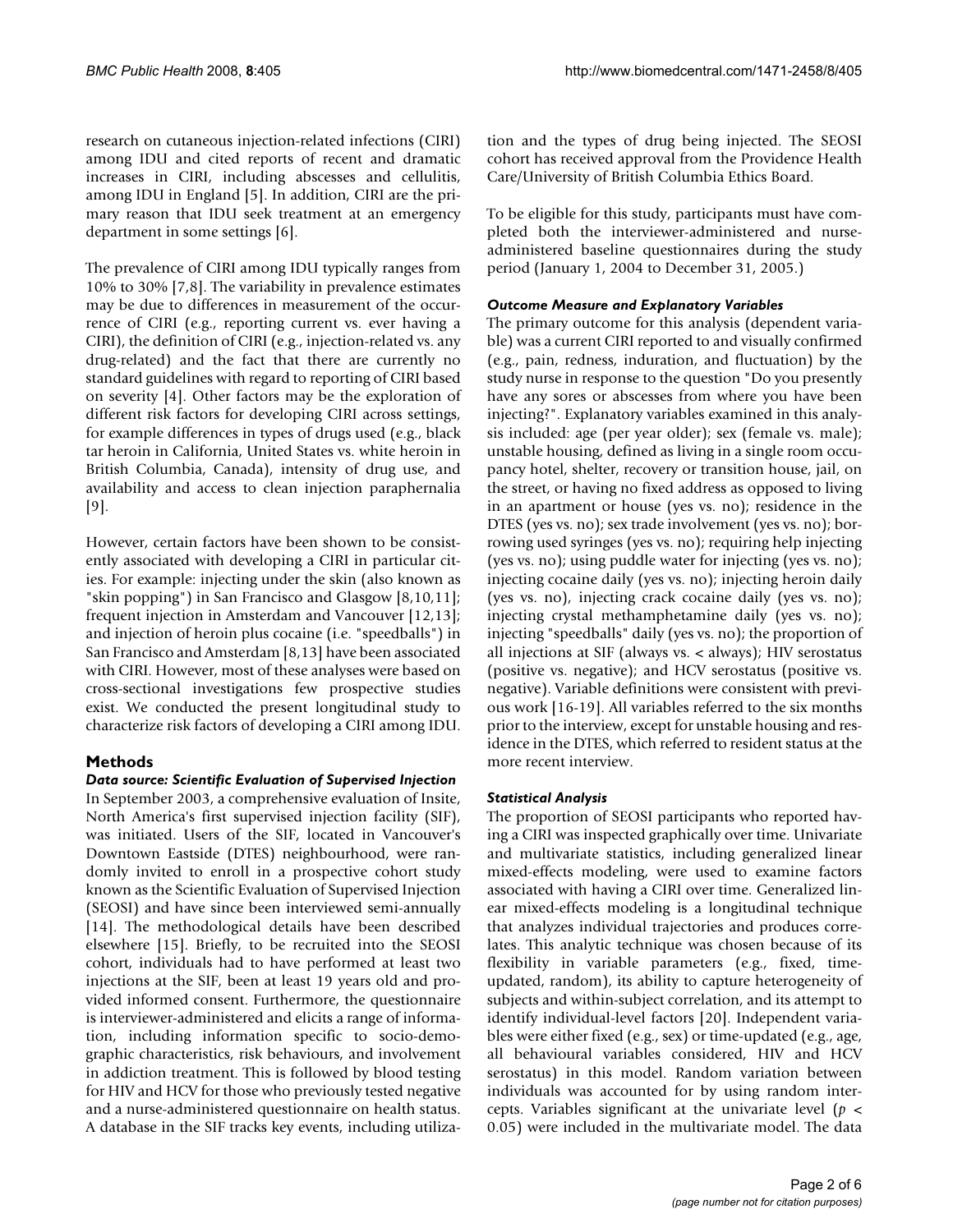were analyzed using SAS version 9.1 (SAS Institute, Cary, NC, USA.) All reported *p*-values were two-tailed.

# **Results**

Of the 1090 participants recruited into the SEOSI cohort since November 2003, 1065 (97%) completed both a baseline interviewer-administered questionnaire and a nurse-administered questionnaire after recruitment into SEOSI cohort. Among these participants, 877 (82%) returned for at least one follow-up visit, and 312 (29%) were female. The median age was marginally younger for those who reported a CIRI at baseline when compared with those who did not at baseline (36 [IQR: 31–43] vs. 39 [IQR: 33–45], *p* = 0.095). As shown in Figure 1, the proportion of participants reporting a current CIRI in this study was fairly consistent over the two year study period, ranging from 6% to 10%, although the proportion declined slightly between the baseline and first follow-up visit. At baseline, 106 (10%) of participants reported a CIRI. There were 14 (1%) individuals with missing data on HIV serostatus and 33 (3%) individuals with missing data on HCV serostatus at baseline; due to these small counts, these individuals were excluded from further analyses.

Using longitudinal methods, factors associated with reporting a current CIRI at the univariate and multivariate level are presented in Table 1. In univariate analyses, being older and reporting use of the SIF for all injections was associated with a decreased likelihood of developing a current CIRI. Female sex, living in unstable housing, involvement in the sex trade, borrowing a used syringe, requiring help injecting, injecting cocaine daily, injecting heroin daily, and injecting "speedballs" daily were positively associated with reporting a current CIRI.



**Figure 1 Proportion of SEOSI participants reporting a CIRI (January 1, 2004 – December 31, 2005, n = 1065)**.

**Table 1: Univariate and multivariate analysis of developing a CIRI among SEOSI participants (n = 1065)**

| Variable                 | OR   | $(95% - CI)$ AOR |      | $(95% - CI)$    |
|--------------------------|------|------------------|------|-----------------|
| Age                      |      |                  |      |                 |
| (per year older)         | 0.98 | $(0.96 - 1.00)$  | 1.00 | $(0.98 - 1.02)$ |
| Sex                      |      |                  |      |                 |
| (Female vs. Male)        | 1.90 | $(1.39 - 2.58)$  | 1.68 | $(1.16 - 2.43)$ |
| Unstable housing         |      |                  |      |                 |
| (Yes vs. No)             | 1.56 | $(1.15 - 2.12)$  | 1.49 | $(1.10 - 2.03)$ |
| <b>DTES</b> residence    |      |                  |      |                 |
| (Yes vs. No)             | 1.33 | $(0.96 - 1.85)$  |      |                 |
| Sex trade*               |      |                  |      |                 |
| (Yes vs. No)             | 1.74 | $(1.24 - 2.45)$  | 1.02 | $(0.67 - 1.56)$ |
| Borrowing syringes*      |      |                  |      |                 |
| (Yes vs. No)             | 1.88 | $(1.22 - 2.88)$  | 1.60 | $(1.03 - 2.48)$ |
| Requiring help inject*   |      |                  |      |                 |
| (Yes vs. No)             | 1.85 | $(1.37 - 2.50)$  | 1.42 | $(1.03 - 1.94)$ |
| Use puddle to inject*    |      |                  |      |                 |
| (Yes vs. No)             | 1.32 | $(0.83 - 2.11)$  |      |                 |
| Cocaine injection*       |      |                  |      |                 |
| (Daily vs. Not)          | 1.66 | $(1.23 - 2.25)$  | 1.41 | $(1.02 - 1.95)$ |
| Heroin injection*        |      |                  |      |                 |
| (Daily vs. Not)          | 1.53 | $(1.14 - 2.04)$  | 1.26 | $(0.93 - 1.72)$ |
| Crack injection*         |      |                  |      |                 |
| (Daily vs. Not)          | 1.54 | $(0.96 - 2.46)$  |      |                 |
| Crystal meth. injection* |      |                  |      |                 |
| (Daily vs. Not)          | 1.48 | $(0.73 - 3.02)$  |      |                 |
| Speedball injection*     |      |                  |      |                 |
| (Daily vs. Not)          | 2.00 | $(1.35 - 2.96)$  | 1.37 | $(0.89 - 2.11)$ |
| SIF use                  |      |                  |      |                 |
| (Always vs. Not)         | 0.47 | $(0.23 - 0.94)$  | 0.58 | $(0.29 - 1.19)$ |
| HIV serostatus           |      |                  |      |                 |
| (Yes vs. No)             | 1.23 | $(0.85 - 1.77)$  |      |                 |
| <b>HCV</b> serostatus    |      |                  |      |                 |
| (Yes vs. No)             | 1.35 | $(0.81 - 2.25)$  |      |                 |

Note: \*activity past 6 months, DTES = downtown eastside, meth. = methamphetamine, SIF = supervised injection facility

As displayed in the multivariate model in Table 1, participants who reported a current CIRI were more likely to be female (Adjusted OR (AOR) = 1.68 [95% Confidence Intervals {CI}: 1.16–2.43]); live in unstable housing (AOR = 1.49 [95% CI: 1.10–2.03]); borrow used syringes (AOR = 1.60 [95% CI: 1.03–2.48]); require help injecting (AOR = 1.42 [95% CI: 1.03–1.94]); and inject cocaine daily (AOR = 1.41 [95% CI: 1.02–1.95]).

# **Discussion**

In this study we found that the proportion of IDU reporting a CIRI remained within the range of six to 10 per cent over a median follow-up of 12.6 (IQR: 6.2–17.7) months after SIF recruitment. The level of CIRI is relatively low in the context of previously reported prevalence (10–30% [7,8]). However, considering that it is based on reporting a current infection, the level in this study is concerning. Furthermore, our results indicate that being female, living in unstable housing, borrowing syringes, requiring help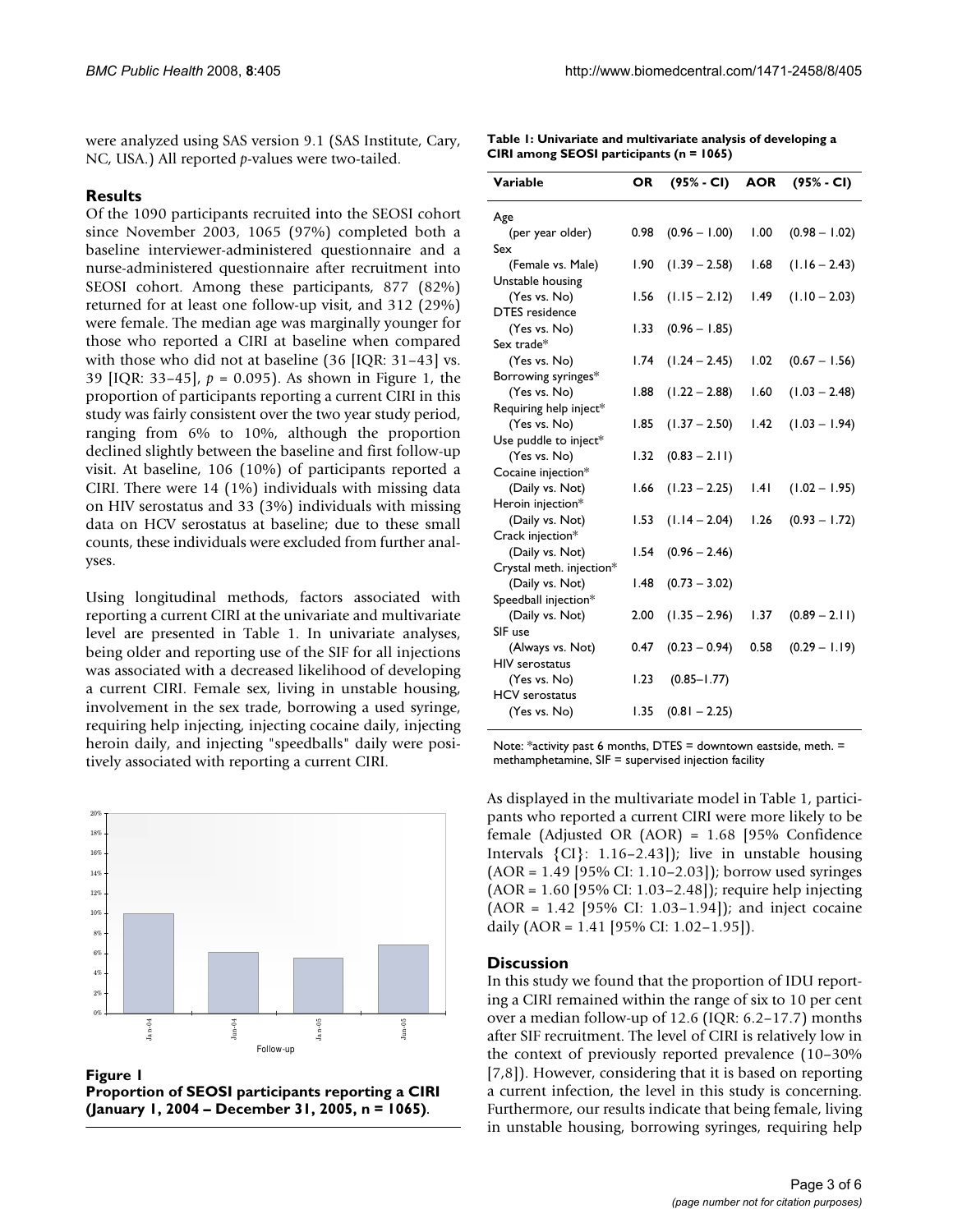injecting, and injecting cocaine daily were independently associated with developing a CIRI.

The observed associations between female sex, daily cocaine injection, living in unstable housing and an elevated risk of having a CIRI are congruent with previous analyses. The link between being female and having a CIRI echoes the findings of previous studies [10,12,13], and may reflect, in part, the complex gender dynamics that exist within injection drug using populations where women are often dependent on men for the attainment and administration of drugs [21].

With regard to the association between cocaine injection and development of CIRI [12,13], cocaine's anaesthetic properties may make it more difficult for individuals to know whether or not they are hitting a vein (as opposed to injecting in the surrounding tissue or skin), resulting in trauma through repetitive attempts to access the vein [22,23]. Missing a vein increases vulnerability for CIRI since injecting into the surrounding tissue creates a niche environment in which bacteria can thrive [9]. Further, due to cocaine's short half-life in comparison to heroin, it is often injected many more times than heroin, which also increases the likelihood of CIRI and transmission of blood-borne viruses such as HIV [16]. Indeed, as indicated by our findings and others, intensity of drug use appears to play a role in CIRI development, as individuals who inject at least once daily have been repeatedly identified to be at elevated risk for developing a CIRI [12,13].

The association between homelessness and an injection site infection has been reported [24]. According to the 'risk environment' framework, as proposed by Rhodes et al., structural and environmental factors are important to consider when assessing risks for drug-related harms as they shape the context in which individual behaviour occurs [24]. It may be that those in our study who reported living in unstable housing may also frequent risky injecting environments, which in turn lead to rushed injections (i.e., not taking time to go through every step of the injection process to ensure a safer injection) or injecting in a high-risk location like the groin for a 'quick fix' [25]. A recent review of homelessness found that between 15–50% of homeless individuals inject drugs, and it was further reported that breaks of the skin were common among such individuals, often leading to bacterial infections due to a lack of hygiene [26]. In addition, the small size, shared facilities and often unhygienic environment of single room occupancy hotels that are common in the DTES promote disease transmission [27].

Among the novel findings in the present study are the associations between CIRI development and borrowing syringes and requiring help injecting. Borrowing used

syringes is known to be a strong risk factor for bloodborne viral transmission [28,29]. Our study shows that the transmission of CIRI-related bacteria via sharing of syringes should also be considered by IDU, health professionals, and public health practitioners. However, it is also possible that sharing syringes is not the active vector in this transmission and that this transmission is by other injection drug paraphernalia. Requiring help injecting, a risk factor for CIRI in this study, may increase risk of exposure to bacteria when the individual who is administering the injection injects themselves before injecting the person who requires assistance (i.e., "second on the needle").

This study has several limitations. Firstly, we were unable to examine "skin popping" as an independent variable in this study due to a low number of participants reporting this behaviour. This may be due to the fact that the practice is more commonly associated with injection of "black tar" heroin, a type rarely used in Vancouver. Given that our "skin popping" question in the study questionnaire pertained to intentional "skin popping" it is also possible that participants who injected subcutaneously or intramuscularly by mistake were not captured. Secondly, our study relies on self-report and therefore is potentially vulnerable to social desirability bias. However, we know of no reason to suspect differential reporting between participants with or without CIRI. Thirdly, it is possible that individuals who inject at the SIF are different from those who do not. A study by Wood et al. found that IDU that used the SIF were more likely to be at a higher risk of blood-borne disease infection and overdose compared with IDU who did not use the SIF [30]. Therefore, our results may not be generalizable to the broader local IDU population. However, the SEOSI cohort was randomly recruited from within the SIF [15]. Therefore, we believe that our sample is representative of SIF users. Fourthly, the external validity of this study should be interpreted with caution, as Vancouver's DTES neighbourhood is unique due to its large open drug scene and the high prevalence of cocaine injection. Finally, this study investigates only CIRI related to injection drug use and not other behaviours for example. However, we feel this is an important distinction as it serves to reduce misclassification bias based on reporting CIRI that may be related to other factors such as picking the skin induced by cocaine psychosis [16].

The prevalence of CIRI among IDU in this study suggests that a higher priority should be placed on reducing the incidence of these preventable infections. Since a positive impact of the SIF on access to assessment, care, and treatment of CIRI has been noted [31], it is likely that the rate of CIRI observed here may be lower than the rate observed in the broader community. Combining harm reduction (e.g., needle exchange programs and supervised injection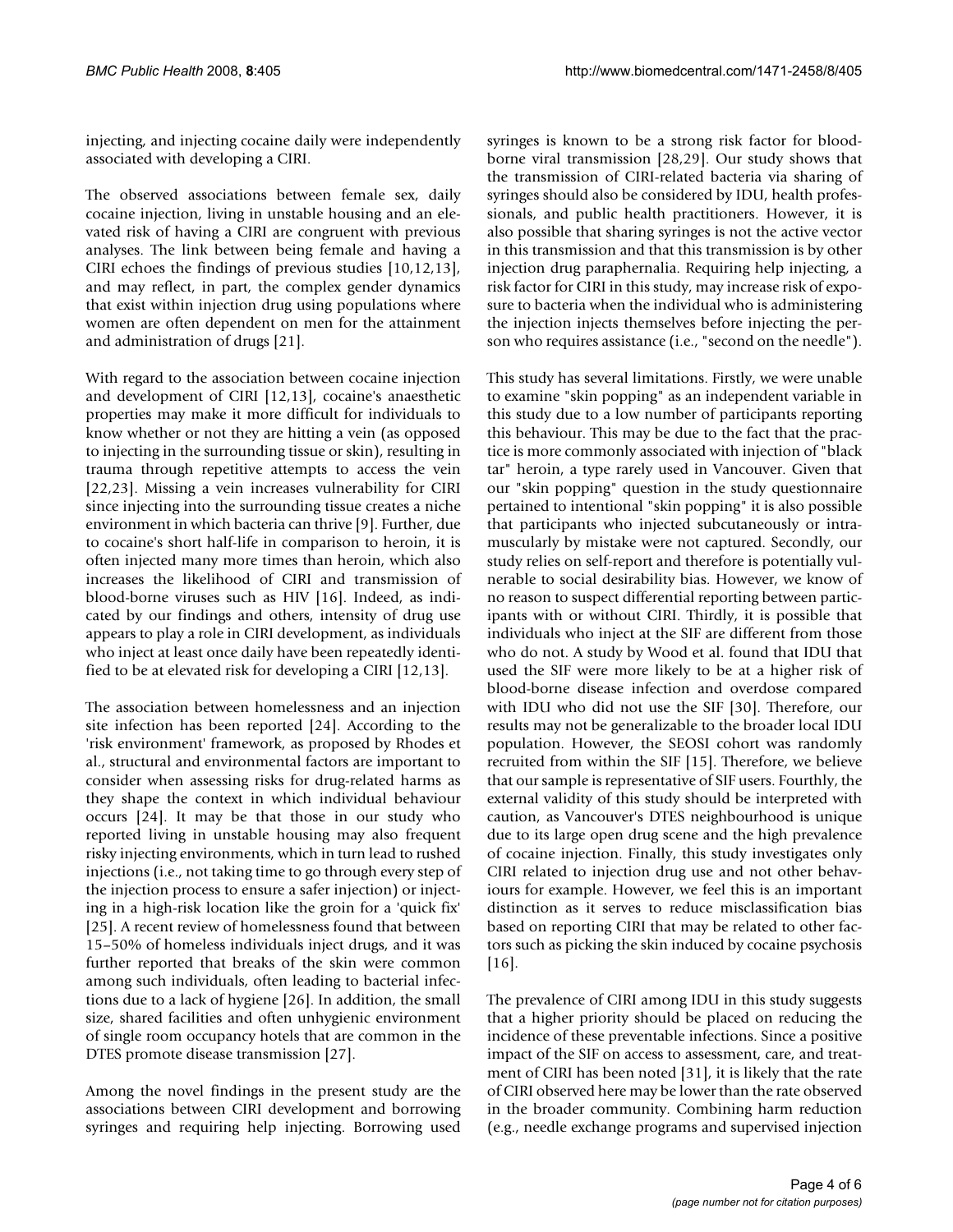facilities) and treatment services may be of value to prevent and/or reduce the risk for CIRI development. Specifically, integrating wound management care into existing harm reduction services, such as needle exchange programs and SIF, in community settings has been found to be feasible, cost-effective and beneficial for preventing and treating CIRI and other related skin infections such as necrotizing fasciitis [32]. Expansion of such programs among harm reduction services may be reasonable, especially as many IDU remain medically underserved [33].

# **Conclusion**

In summary, we found that over a two-year period that between six and 10 percent of IDU presented with a CIRI. Risk factors for CIRI development included being female, living in unstable housing, borrowing used syringes, requiring help injecting and injecting cocaine daily. These findings collectively point to the need to develop a range of interventions that target the various individual, social and environmental risks for CIRI development.

# **Competing interests**

The authors declare that they have no competing interests.

# **Authors' contributions**

ELS conceived and designed the study and drafted the manuscript. ELS and RZ performed the statistical analyses. ELS, TK, RH, EW, MT, contributed to the design and coordination of the study and provided assistance with interpretation of the results and the draft of the manuscript. All authors read and approved the final manuscript.

# **Acknowledgements**

The authors wish to thank the participants in SEOSI and the staff of Insite, the Portland Hotel Society, and Vancouver Coastal Health (Chris Buchner, David Marsh, and Heather Hay.) We also thank the current and past SEOSI staff. We would specifically like to thank Deborah Graham, Tricia Collingham, Caitlin Johnston, Steve Kain, and Calvin Lai for their research and administrative assistance. We thank Patrizia Carrieri, Viviane Dias Lima and Karissa Johnstone for their statistical expertise. We thank Drs. Sam Sheps and Robert Hogg for their input and feedback. The evaluation of the supervised injecting facility was originally made possible through a financial contribution from Health Canada, although the views expressed herein do not represent the official policies of Health Canada. The evaluation is currently supported by the Canadian Institutes of Health Research and Vancouver Coastal Health. TK and ELS are supported by the Michael Smith Foundation for Health Research and the Canadian Institutes of Health Research. MT is supported by the Michael Smith Foundation for Health Research.

#### **References**

- 1. Alter MJ: **Epidemiology of Hepatitis C.** *Hepatology* 1997, **26:**62-65.
- 2. Holmberg SD: **[The estimated prevalence and incidence of HIV](http://www.ncbi.nlm.nih.gov/entrez/query.fcgi?cmd=Retrieve&db=PubMed&dopt=Abstract&list_uids=8629714) [in 96 large US metropolitan areas.](http://www.ncbi.nlm.nih.gov/entrez/query.fcgi?cmd=Retrieve&db=PubMed&dopt=Abstract&list_uids=8629714)** *Am J Public Health* 1996, **86:**642-654.
- 3. Hagan H, Des Jarlais DC: **[HIV and HCV infection among inject](http://www.ncbi.nlm.nih.gov/entrez/query.fcgi?cmd=Retrieve&db=PubMed&dopt=Abstract&list_uids=11064493)[ing drug users.](http://www.ncbi.nlm.nih.gov/entrez/query.fcgi?cmd=Retrieve&db=PubMed&dopt=Abstract&list_uids=11064493)** *Mt Sinai J Med* 2000, **67:**423-8.
- 4. del Giudice P: **Cutaneous complications of intravenous drug abuse.** *Br J Dermatology* 2004, **150:**1-10.
- 5. Irish C, Maxwell R, Dancox M, Brown P, Trotter C, Verne J, *et al.*: **[Skin and soft tissue infections and vascular disease among](http://www.ncbi.nlm.nih.gov/entrez/query.fcgi?cmd=Retrieve&db=PubMed&dopt=Abstract&list_uids=18257999) [drug users, England.](http://www.ncbi.nlm.nih.gov/entrez/query.fcgi?cmd=Retrieve&db=PubMed&dopt=Abstract&list_uids=18257999)** *Emerg Infect Dis* 2007, **13(10):**1510-1511.
- 6. Palepu A, Tyndall MW, Leon H, Muller J, O'Shaughnessy MV, Schechter MT, *et al.*: **[Hospital utilization and costs in a cohort of injec](http://www.ncbi.nlm.nih.gov/entrez/query.fcgi?cmd=Retrieve&db=PubMed&dopt=Abstract&list_uids=11531049)[tion drug users.](http://www.ncbi.nlm.nih.gov/entrez/query.fcgi?cmd=Retrieve&db=PubMed&dopt=Abstract&list_uids=11531049)** *CMAJ* 2001, **165:**415-20.
- 7. Binswanger IA, Kral AH, Bluthenthal RN, Rybold DJ, Edlin BR: **[High](http://www.ncbi.nlm.nih.gov/entrez/query.fcgi?cmd=Retrieve&db=PubMed&dopt=Abstract&list_uids=10722447) [prevalence of abscesses and cellulitis among community](http://www.ncbi.nlm.nih.gov/entrez/query.fcgi?cmd=Retrieve&db=PubMed&dopt=Abstract&list_uids=10722447)[recruited injection drug users in San Francisco.](http://www.ncbi.nlm.nih.gov/entrez/query.fcgi?cmd=Retrieve&db=PubMed&dopt=Abstract&list_uids=10722447)** *Clin Infect Dis* 2000, **30:**579-81.
- 8. Murphy EL, DeVita D, Liu H, Vittinghoff E, Leung P, Ciccarone DH, *et al.*: **[Risk factors for skin and soft-tissue abscesses among injec](http://www.ncbi.nlm.nih.gov/entrez/query.fcgi?cmd=Retrieve&db=PubMed&dopt=Abstract&list_uids=11389492)[tion drug users: a case-control study.](http://www.ncbi.nlm.nih.gov/entrez/query.fcgi?cmd=Retrieve&db=PubMed&dopt=Abstract&list_uids=11389492)** *Clin Infect Dis* 2001, **33:**35-40.
- 9. Ciccarone D, Bourgois P: **[Explaining the geographical variation](http://www.ncbi.nlm.nih.gov/entrez/query.fcgi?cmd=Retrieve&db=PubMed&dopt=Abstract&list_uids=14677781) [of HIV among injection drug users in the United States.](http://www.ncbi.nlm.nih.gov/entrez/query.fcgi?cmd=Retrieve&db=PubMed&dopt=Abstract&list_uids=14677781)** *Subst Use Misuse* 2003, **38:**2049-2063.
- 10. Taylor A, Hutchinson S, Lingappa J, Wadd S, Ahmed S, Gruer L, *et al.*: **Severe illness and death among injecting drug users in Scotland: a case-control study.** *Epidemiol Infect* 2005, **13:**193-204.
- 11. CDC: **[Soft tissue infections among injection drug users–San](http://www.ncbi.nlm.nih.gov/entrez/query.fcgi?cmd=Retrieve&db=PubMed&dopt=Abstract&list_uids=11465906) [Francisco, California, 1996–2000.](http://www.ncbi.nlm.nih.gov/entrez/query.fcgi?cmd=Retrieve&db=PubMed&dopt=Abstract&list_uids=11465906)** *MMWR Morb Mortal Wkly Rep* 2001, **50:**381-4.
- 12. Lloyd-Smith E, Kerr T, Hogg RS, Li K, Montaner JSG, Wood E: **[Prev](http://www.ncbi.nlm.nih.gov/entrez/query.fcgi?cmd=Retrieve&db=PubMed&dopt=Abstract&list_uids=16281979)[alence and correlates of abscesses among a cohort of injec](http://www.ncbi.nlm.nih.gov/entrez/query.fcgi?cmd=Retrieve&db=PubMed&dopt=Abstract&list_uids=16281979)[tion drug users.](http://www.ncbi.nlm.nih.gov/entrez/query.fcgi?cmd=Retrieve&db=PubMed&dopt=Abstract&list_uids=16281979)** *Harm Reduct J* 2005, **2:**.
- 13. Spijkerman IJ, van Ameijden EJ, Mientjes GH, Coutinho RA, Hoek A van den: **[Human immunodeficiency virus infection and other](http://www.ncbi.nlm.nih.gov/entrez/query.fcgi?cmd=Retrieve&db=PubMed&dopt=Abstract&list_uids=8826995) [risk factors for skin abscesses and endocarditis among injec](http://www.ncbi.nlm.nih.gov/entrez/query.fcgi?cmd=Retrieve&db=PubMed&dopt=Abstract&list_uids=8826995)[tion drug users.](http://www.ncbi.nlm.nih.gov/entrez/query.fcgi?cmd=Retrieve&db=PubMed&dopt=Abstract&list_uids=8826995)** *J Clin Epidemiol* 1996, **49:**1149-54.
- 14. Tyndall M, Kerr T, Zhang R, King E, Montaner JG, Wood E: **[Attend](http://www.ncbi.nlm.nih.gov/entrez/query.fcgi?cmd=Retrieve&db=PubMed&dopt=Abstract&list_uids=16356659)[ance, drug use patterns, and referrals made from North](http://www.ncbi.nlm.nih.gov/entrez/query.fcgi?cmd=Retrieve&db=PubMed&dopt=Abstract&list_uids=16356659) [America's first supervised injection facility.](http://www.ncbi.nlm.nih.gov/entrez/query.fcgi?cmd=Retrieve&db=PubMed&dopt=Abstract&list_uids=16356659)** *Drug Alcohol Depend* 2005, **83:**193-8.
- 15. Wood E, Kerr T, Lloyd-Smith E, Buchner C, Marsh DC, Montaner JSG, *et al.*: **[Methodology for evaluating Insite: Canada's first](http://www.ncbi.nlm.nih.gov/entrez/query.fcgi?cmd=Retrieve&db=PubMed&dopt=Abstract&list_uids=15535885) [medically supervised safer injection facility for injection drug](http://www.ncbi.nlm.nih.gov/entrez/query.fcgi?cmd=Retrieve&db=PubMed&dopt=Abstract&list_uids=15535885) [users.](http://www.ncbi.nlm.nih.gov/entrez/query.fcgi?cmd=Retrieve&db=PubMed&dopt=Abstract&list_uids=15535885)** *Harm Reduct J* 2004, **1:**.
- 16. Tyndall MW, Currie S, Spittal P, Li K, Wood E, O'Shaughnessy MV, *et al.*: **[Intensive injection cocaine use as the primary risk factor](http://www.ncbi.nlm.nih.gov/entrez/query.fcgi?cmd=Retrieve&db=PubMed&dopt=Abstract&list_uids=12660536) [in the Vancouver HIV-1 epidemic.](http://www.ncbi.nlm.nih.gov/entrez/query.fcgi?cmd=Retrieve&db=PubMed&dopt=Abstract&list_uids=12660536)** *AIDS* 2003, **17:**887-93.
- 17. Strathdee SA, Patrick DM, Currie SL, Cornelisse PG, Rekart ML, Montaner JS, *et al.*: **[Needle exchange is not enough: lessons](http://www.ncbi.nlm.nih.gov/entrez/query.fcgi?cmd=Retrieve&db=PubMed&dopt=Abstract&list_uids=9223727) [from the Vancouver injecting drug use study.](http://www.ncbi.nlm.nih.gov/entrez/query.fcgi?cmd=Retrieve&db=PubMed&dopt=Abstract&list_uids=9223727)** *AIDS* 1997, **11:**F59-65.
- 18. Miller CL, Johnston C, Spittal PM, Li K, Laliberte N, Montaner JS, *et al.*: **[Opportunities for prevention: Hepatitis C prevalence and](http://www.ncbi.nlm.nih.gov/entrez/query.fcgi?cmd=Retrieve&db=PubMed&dopt=Abstract&list_uids=12198668) [incidence in a cohort of young injection drug users.](http://www.ncbi.nlm.nih.gov/entrez/query.fcgi?cmd=Retrieve&db=PubMed&dopt=Abstract&list_uids=12198668)** *Hepatology* 2002, **36:**737-42.
- 19. Craib KJ, Spittal PM, Wood E, Laliberte N, Hogg RS, Li K, *et al.*: **[Risk](http://www.ncbi.nlm.nih.gov/entrez/query.fcgi?cmd=Retrieve&db=PubMed&dopt=Abstract&list_uids=12515780) [factors for elevated HIV incidence among Aboriginal injec](http://www.ncbi.nlm.nih.gov/entrez/query.fcgi?cmd=Retrieve&db=PubMed&dopt=Abstract&list_uids=12515780)[tion drug users in Vancouver.](http://www.ncbi.nlm.nih.gov/entrez/query.fcgi?cmd=Retrieve&db=PubMed&dopt=Abstract&list_uids=12515780)** *CMAJ* 2003, **168:**19-24.
- 20. Fitzmaurcie GM, Laird NM, JH W: *Applied Longitudinal Analysis* New Jersey: John Wiley & Sons, Inc; 2004.
- 21. Bourgois P, Prince B, Moss A: **[The everyday violence of Hepatitis](http://www.ncbi.nlm.nih.gov/entrez/query.fcgi?cmd=Retrieve&db=PubMed&dopt=Abstract&list_uids=16685288) [C among young women who inject drugs in San Francisco.](http://www.ncbi.nlm.nih.gov/entrez/query.fcgi?cmd=Retrieve&db=PubMed&dopt=Abstract&list_uids=16685288)** *Human Organization* 2004, **63:**253-264.
- 22. *Sydney Medically Supervised Injecting Centre. Final report of the evaluation of the Sydney Medically Supervised Injecting Centre* 2003.
- 23. Rhodes T, Briggs D, Kimber J, Jones S, Holloway G: **[Crack-heroin](http://www.ncbi.nlm.nih.gov/entrez/query.fcgi?cmd=Retrieve&db=PubMed&dopt=Abstract&list_uids=17784900) [speedball injection and its implications for vein care: qualita](http://www.ncbi.nlm.nih.gov/entrez/query.fcgi?cmd=Retrieve&db=PubMed&dopt=Abstract&list_uids=17784900)[tive study.](http://www.ncbi.nlm.nih.gov/entrez/query.fcgi?cmd=Retrieve&db=PubMed&dopt=Abstract&list_uids=17784900)** *Addiction* 2007, **102:**1782-1790.
- 24. Rhodes T: **The 'risk environment': a framework for understanding and reducing drug-related harm.** *International J Drug Policy* 2002, **13:**85-94.
- 25. Rhodes T, Stoneman A, Hope V, Hunt N, Martin A, Judd A: **Groin injection in the context of crack cocaine and homelessness: from 'risk boundary' to 'acceptable risk'?** *International J Drug Policy* 2006, **17:**164-170.
- 26. Raoult D, Foucault C, Brouqui P: **[Infections in the homeless.](http://www.ncbi.nlm.nih.gov/entrez/query.fcgi?cmd=Retrieve&db=PubMed&dopt=Abstract&list_uids=11871479)** *Lancet Infect Dis* 2001, **1:**77-84.
- 27. Shannon K, Ishida T, Lai C, Tyndall MW: **The impact of unregulated single room occupancy hotels on the health status of illicit drug users in Vancouver.** *International J Drug Policy* 2006, **17:**107-114.